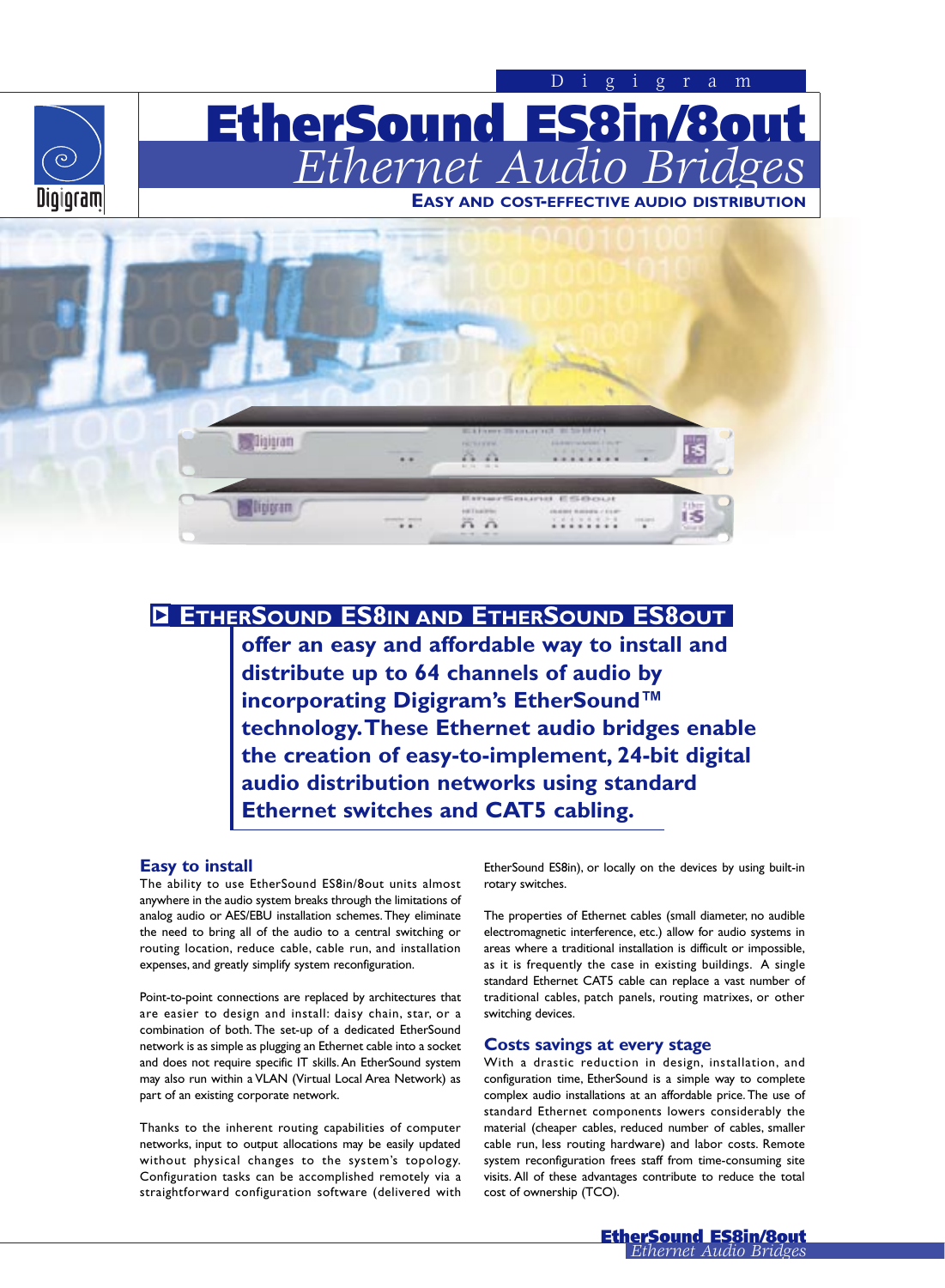# **INSTALLATION**

## **EtherSound ES8in EtherSound ES8out**

- Stand-alone 1U 19" rack mount unit
- Devices may be daisy-chained via "FROM" and "TO" Ethernet ports
- 8 mono balanced line inputs or outputs
- Channel assignment locally or remotely
- Control and monitoring via - 4/4 General Purpose inputs/outputs (GPIO) - RS232 port
- EtherSound ES8in supplied with PC management software for:
	- Automatic network detection
	- Remote channel assignment
	- Dynamic reconfiguration
	- Management of control and monitoring ports

# **About EtherSound**



**EtherSound technology allows up to 64 channels of 24-bit digital audio, plus bi-directional status and control data, to be distributed among more than 60,000 devices in a network.The patent-pending EtherSound protocol provides fully deterministic, very low-latency transmission of synchronized audio channels over standard Ethernet. Latency between two EtherSound devices is typically less than 120 µs.**

**EtherSound offers new possibilities to the most demanding professional audio applications, such as:**

- **Multi-zone audio distribution**
- Synchronous high-quality audio signal exchange bet**ween studios**
- **Audio distribution for live sound**

**EtherSound enabled products will soon be available from a number of leading audio equipment manufacturers for installed sound and pro audio applications.**

## **Steps for installing an EtherSound network**



**1. Connect the EtherSound ES8in and EtherSound ES8out units,as well as any other EtherSound devices,** using standard CAT5 cables and, if appropriate, Ethernet switches. System topology may be daisy chain, star, or a combination of both.

- EtherSound ES8in/8out each feature two ruggedized Ethernet EtherCon™ RJ45 connectors. The "FROM" port receives EtherSound data from an EtherSound network, while the "TO" port sends EtherSound data to other devices "downstream".
- The first device in a network, such as an EtherSoundES8in, provides the master clock for the entire network.The "FROM" port may be connected directly or via network to a control computer for system configuration.
- Connect the one device's "TO" port to the "FROM" port of the following device (EtherSound ES8in for inserting additional channels or EtherSound ES8out for extracting existing channels). Repeat this step for each device in the network.
- The maximum distance between two devices is 100 meters (328 feet). Intermediate switches or fiber optic links may be used to considerably increase this distance.
- All EtherSound devices "downstream" from an audio source can play the corresponding network channel.



**2. Connect the analog audio sources and destinations to the EtherSound devices.** EtherSound ES8in/8out are equipped with XLR or terminal block connectors.



**3. Detect the EtherSound network** to determine the number of devices and inputs/outputs in the network,as well as their availability and their position. The management software supplied with EtherSound ES8in provides for one-click system detection. (Skip this step in case of manual set-up)



**4. Configure the system** locally using the rotary switches on each EtherSound ES8in/8out or remotely using the management software (once set-up is complete, the EtherSound network can distribute audio without an external PC).

- For EtherSound ES8in: assign an analog input signal to an EtherSound channel.
- For EtherSound ES8out: choose a signal from the EtherSound channels available.The selected channel remains available for all EtherSound devices "downstream".

*You're done. The EtherSound system is now ready to distribute high-quality audio!*

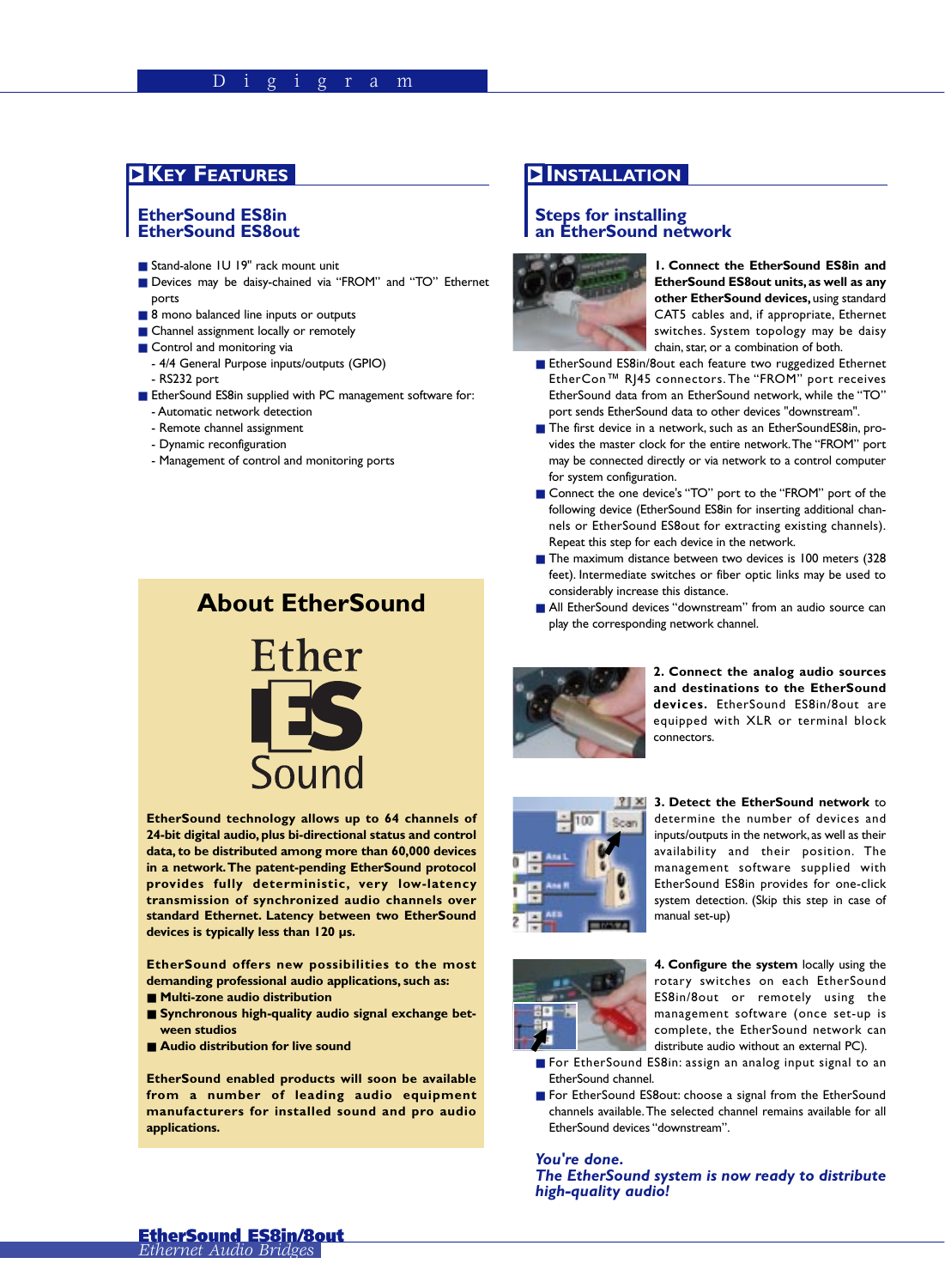# **ZEXAMPLE OF AN ETHERSOUND NETWORK ARCHITECTURE**



#### **Bi-directional control data on the same cable**

By transporting bi-directional control data signals on the same cable as the digital audio, EtherSound eliminates the need for separate cables for the control and monitoring of equipment such as amplifiers, lighting, keyboards, automation, etc. Eight GPIO ports (four optocoupled inputs and four relay outputs) and one RS232 port can be managed by a remote computer.

### **Low latency to meet the requirements of studio, stage, and broadcast**

Minimal latency was one of Digigram's key design requirements for EtherSound. No other technology offers such high audio quality with such low latency. Furthermore, EtherSound is fully deterministic, making it possible to calculate the exact delay between any two devices in an EtherSound network.

The point-to-point transmission time between an audio input and an audio output in an EtherSound network is six samples (125 µs at 48 kHz). Each slave module in a daisy chain adds only 1.22 µs to this time. Latency is independent of the number of channels transmitted.

### **Connectivity**

The connectivity of EtherSound ES8in/8out assures easy integration into a large number of audio systems.



- Analog audio: Eight inputs (EtherSound ES8in) or eight outputs (EtherSound ES8out), available as either eight XLR connectors or one 24-point terminal block
- EtherSound:
- Two ruggedized EtherCon RJ45 for "FROM" and "TO" ports
- Control and monitoring:
- Four/four inputs/outputs GPIO on two 8-point terminal blocks - RS232 serial port on 9-pin Sub-D
- Rear panel:
	- Two rotary switches for local selection of audio channels
	- AC main switch (100-240 VAC; 47-63 Hz)